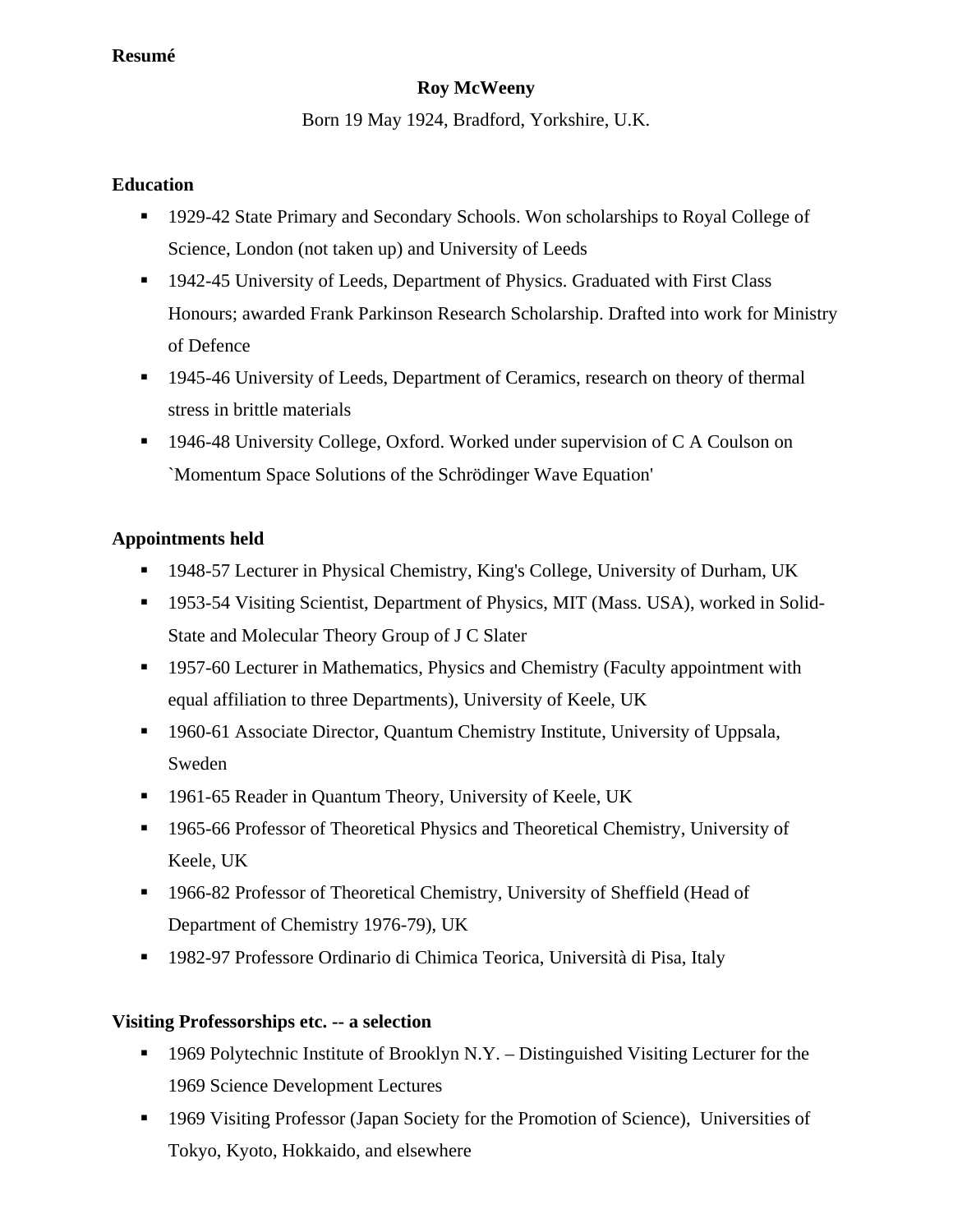- 1970 Visiting Professor (British Council/Netherlands Government), Universities of Amsterdam, Leiden, Groningen
- **1972 British Council Visiting Lecturer, Universities of Strasbourg and Paris**
- 1973 Visiting Professor, Israel Institute of Technology, Haifa
- 1974 Visiting Professor, University of Nijmegen, Netherlands
- 1975 Guest Lecturer, Polish Academy of Sciences, Universities of Warsavia and Crakovia
- 1984 Visiting Scientist, Danish Chemical Society, University of Copenhagen
- **1994 Visiting Professor, Indian Association for the Cultivation of Science -- gave the first** Basu Memorial Lecture, Calcutta

#### **General**

1

- **Member of the International Academy of Quantum Molecular Science (elected 1973)**<sup>1</sup>
- Member of the European Academy of Arts, Sciences and the Humanities (elected 1987)
- Author of seven scientific monographs:
	- o Symmetry: An Introduction to Group Theory (Pergamon, Oxford, 1963; reprinted by Dover, 2001)
	- o Spins in Chemistry (Academic Press, New York, 1970; reprinted by Dover 2004)
	- o Methods of Molecular Quantum Mechanics (with B.T.Sutcliffe) (Academic, London, 1969) -- developed from lectures delivered in Milan and published by Accademia Nazionale dei Lincei, Rome, 1964
	- o Quantum Mechanics -- Principles and Formalism (Pergamon, Oxford, 1973; reprinted by Dover, 2002)
	- o Quantum Mechanics -- Methods and Basic Applications (Pergamon, Oxford, 1973)
	- o Coulson's Valence (an updated version of Coulson's famous book of 1951) (Oxford University Press, 1979)
	- o Methods of Molecular Quantum Mechanics 2nd Ed (Academic, London, 1989, 1993) -- a rewritten and greatly expanded form of the 1st Edition

There are various translations, into German, Japanese, Polish and Russian

<sup>&</sup>lt;sup>1</sup> The Academy was founded in 1967: regular membership (under 65 years of age) is limited by statute to 35 "chosen among the scientists of all countries who have distinguished themselves by their scientific work, their role as pioneer or leader of a school in the broad field of application of quantum mechanics to the study of molecules and macromolecules"